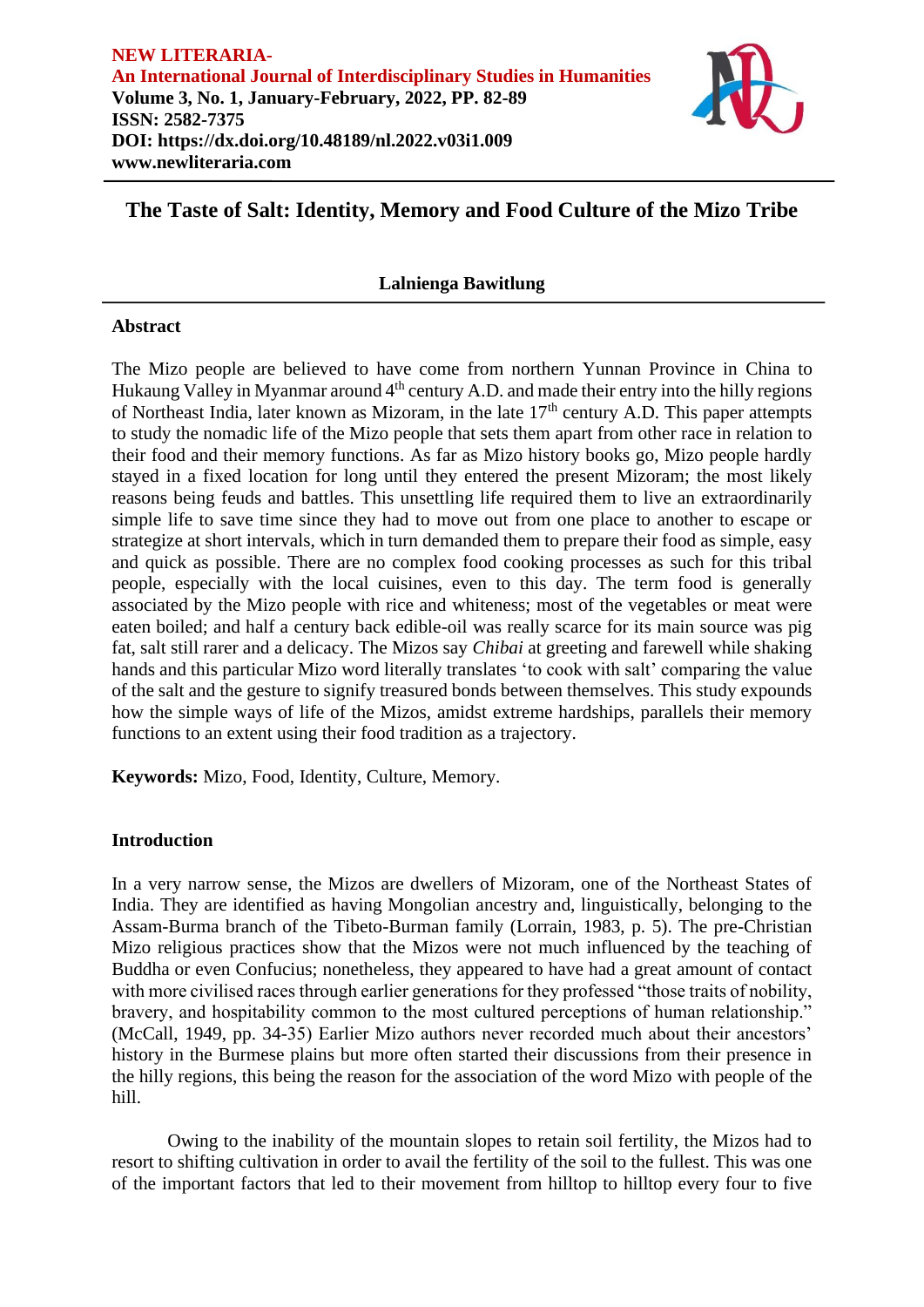years. (Zawla, 1964, p.147) Their movement in quick successions disabled them to produce a well-cultured food traditions of their own. To add to this, Mizoram is located in such a region that it was quite far from all directions to obtain salt in the earlier ages which more than anything increased blandness to the food. Throughout the preparation of this paper, I have engaged in thorough conversations with my mother Rohumi and my father B. Lalhmingliana who have not only tasted the harshness and joy of rural life wherein ancientness is still clinging but in whose memories are clear inscriptions of the earlier Mizo foodways in relation to their livelihoods.

## **The Nomads and the Hills**

*.*

Our understanding of the term food and its categories can be very different from one culture to another for it had so many things to do with a given community's cultural experiences. In Mizo language, specifically for the Mizos in Mizoram, food literally translates to *chaw* which has direct reference to *buh* (rice). A few hundred years back, when the Mizo ancestors were lingering in the Chin Hills<sup>1</sup>, food could not have as significant connection it has with rice today as it had with corn, because the Chin Hills are much higher in altitude than the Lushai or Mizo  $Hills<sup>2</sup>$  and rice could not survive in those regions whereas corn prospered. Likewise, it can be inhered that during their stay in the Burmese plains their definition of food must have been different as the soil was very productive not only for rice and corn but for wheat and millets as well.

Since historicity pertaining to the entrance of the Mizo people from China to Myanmar is somewhat speculative and vague, the Mizo people, in this paper, are located to their presence in Chindwin and Kabaw valleys in Myanmar and specifically their movement thenceforward. More importantly it was in the hills their identity and memories with respect to their foodways were largely developed:

Pi pute hian Kawlphai an chhuahsan dan leh a chhante hi titi khawchangah takngial pawh an sawi ngai hauh lo a, ziaktu hmasate pawhin an tar lang ngai hek lo. Kawlphai atanga an pan tur Than tlang leh Run kam vel hi a chhengchhe em em a, a tlang a Sangin a vawt em em bawk a, ei leh bar zawn harsatna ram a ni lehzel bawk a, a vawhem avangin la (cotton) a par thei lo a, buh (rice) a vui thei hek lo. Chu bakah an la chen ngai lohna ram ngaw dur pui pui a ni a, Kalkawng tha a awm bawk si lo. Chuvangin hmasawn tum vang leh an duhthlanna chuan an panin a rinawm lo (Lalthangliana 2009, p. 16)

(The (Mizo) ancestors never mentioned, in any of their discourses, their reasons and processes of leaving the Kabaw Valley nor did earlier authors mention about them. Such places Than tlang<sup>3</sup> and Run kam<sup>4</sup> they set out for from the Kabaw Valley were very rugged with high mountains and were very cold, it was really difficult to cultivate in those parts, cotton could not bloom due to excessive coldness, even the ear of rice could not come out. Moreover, the regions were covered with unexplored thick forests with no proper roads of access. Hence, it was unlikely that they approached these regions out of willingness or for civilization).

After the  $Zo<sup>5</sup>$  clans, for no known reason, moved out from the Burmese plains of Kabaw Valley to hilly regions of Chin State of Myanmar around 1200 A.D,<sup>6</sup> there was continual dispersion of the sub-clans to different parts of the present Chin State of Myanmar and farther to Chittagong Hill Tracts in Bangladesh and the majority of them to the Indian States of Mizoram, Manipur and Tripura until early  $20<sup>th</sup>$  century. In the 1500s, the Mizos dwelled in the mountainous regions between Run and Tiu River, and set foot in Mizoram in the second half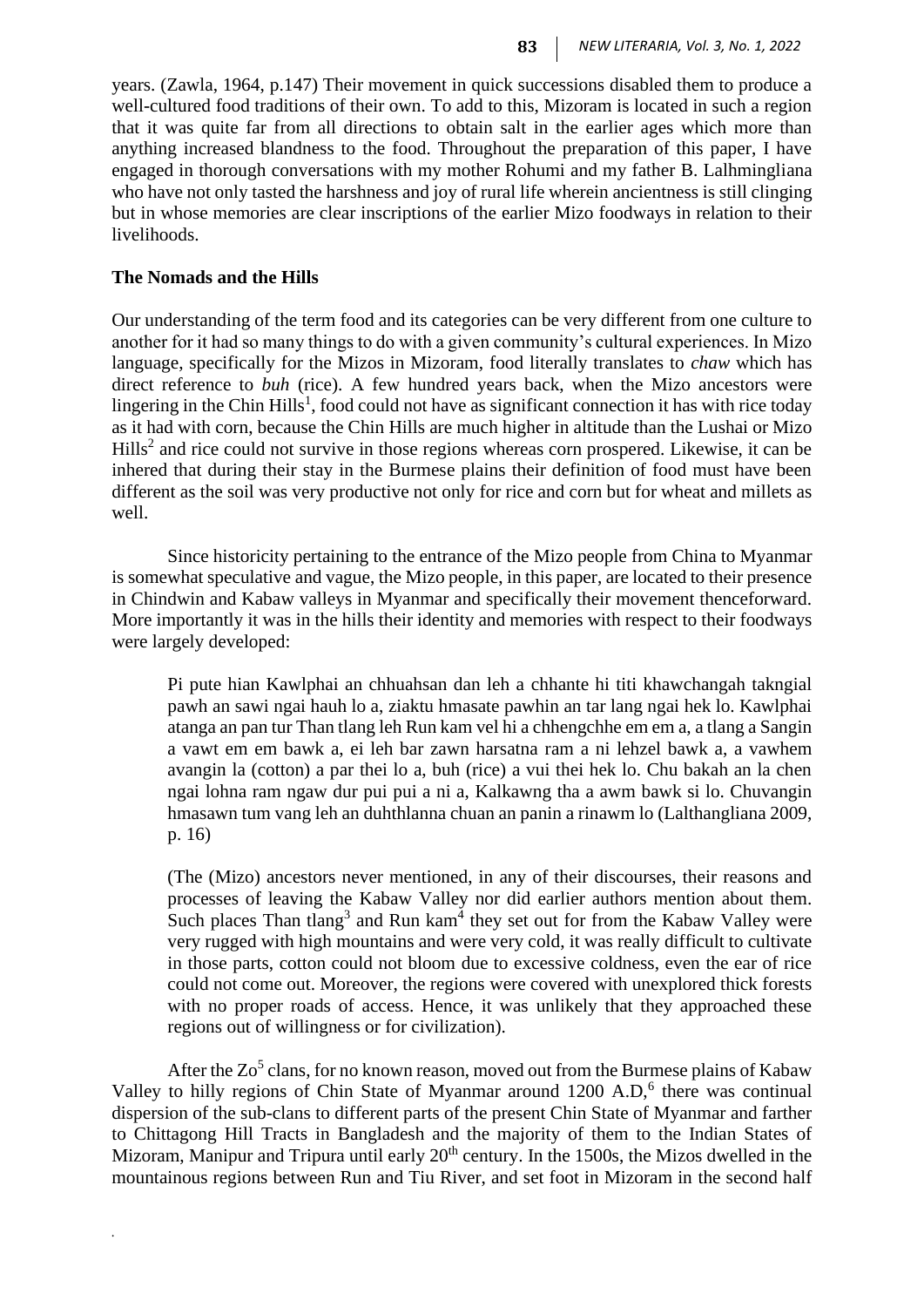of the 17<sup>th</sup> and early 18<sup>th</sup> century. (Siama, 1953, pp. 9-10) Even after reaching Mizoram the Mizos never stayed in a fixed location for long; they frequently moved from one mountain to another due to their practice of shifting cultivation and more importantly due to battles fought amongst themselves:

Hetianga an insawn kual fo avang hian an awmdan leh eizawn dan chenin a inthlak thleng lo thei lova. Ram vawt atangin ram lumah an insawn chhuak a. Tun hmain leileh thiam mah se an pem kawi nasat avangin an theihnghilh bo mai thei a. Buh leh buhtun te chawah lo ring tawh thin mah se, an vah velna atangin bahra leh bal te chauh chawah an lo hmang leh mai thei bawk a... Tun hmain rante vulh thin tawh mah se, an chenna hmun azirin an ran vulh a inthlakthleng mai thei a, hmar lam rama vulh theih ran chu chhim lamah a vulh theih loh avangin an chhawm zel thei lo ang a, chuvangin, ui, ar, vawk leh kel te chauh an vulh hmel tawh a*.* (Lalthangliana, 2001, p. 57)

(Since they led such a nomadic life their behavior and profession were also bound to change. They moved out from cold regions to warmer places. Even if they had known tillage before, they might have lost its know-how in the process of regular migrations. Even if rice and millet had been their main food, they might have shifted to yam and sweet potato in their wanderings...Even the livestock they used to keep had to be switched inferably due to climate difference, for the flocks they reared in northern region were not suited for southern region they probably were unable to continue keeping them, hence, leading to their rearing of only dog, fowl, pig and goat).

The Mizo tribe had tasted civilisation but backtracked on their way to reaching Mizoram. For many years they had no formal contacts with mainland Burmese or Indians resulting in the diminishing of the civilising process; even poor development of their culinary practice is one of the ramifications of this isolation. Moreover, the clans became so divided among themselves that each village, regardless of the number of the population, separately functioned as a single nation in their own territory. A Chief in such village used to be the sole authority of administration. Although there was efficiency of administration, the divisions of the clans in small units brought more conflicts amongst the sub-clans for every village had its own independence to safeguard or encroach others' territories. For this reason, they led an unsettling and migratory life which conditioned all of their traditional practices. Even the easy way of their preparation of food reflects the lives they had carried on for hundreds of years; to an extent, the culinary practices act as a reminder of the turbulent years. The smallness of their physique can also be attributed to the restlessness of their life and the lack of good food.

### **Food to the Mizos**

For hundreds of years, rice has been the staple food of the Mizos and all other vegetables or meat only serve to this day as side dishes. To ask in Mizo *Chaw*<sup>7</sup> *i chhum tawh em?* (Have you cooked food?) is equally same with Have you cooked rice? The question excludes all other dishes prepared alongside although food literally translates to *chaw.* This is because the people inseparably associate food with rice. If a Mizo eats cooked rice without any other accompaniments, he is considered as having his food, but, if anything other than rice is eaten to fill the emptiness of the stomach, for example- vegetables, meat, fruits etc., during meal hour he is not considered as having his real food. They would say *Chaw-ah a ring* which can be rendered as 'He takes it as food.' Hence, in the Mizo terminology if one does not have any 'food to cook' it means he does not have rice; the absence of rice deprives of the food-ness of the Mizo food. The subsidiaries eaten with rice collectively fall under *chawhmeh*<sup>8</sup>. Even if salt or water alone is eaten with rice, they are called *chawhmeh.* This evenly applies to all other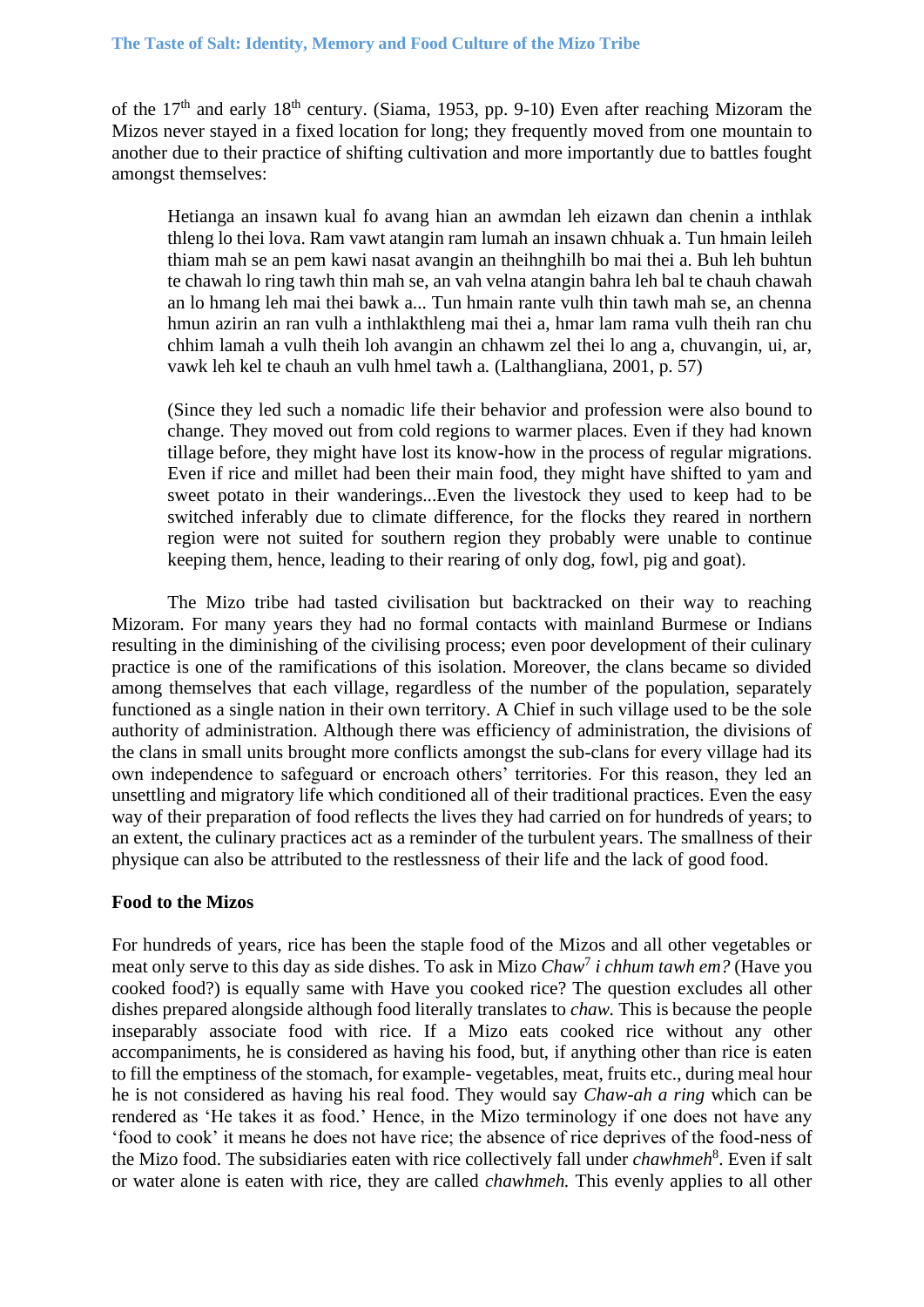vegetables or meat. Therefore, in the traditional sense, rice can never be a side dish or *chawhmeh* but always the main course. This practice which has been carried on to this day is one of the products of cultural experiences and is an anchor of "memories generated and shared by a community." (Humphreys, 2002, p. 1)

Lack of variety of the Mizo dish, among other factors, are due to the natural vegetation and geographical condition of Mizoram which restrict rearing of a number of different livestock and plantation of a number of crops. Moreover, life, in the earlier Mizo society, had to be maintained as simple and as easy going as possible for a given village could always be raided at any moment. Not only rice but all the rest of the crops were cultivated to last them for a year. There was no proper banking system of the food-crop as such. This clearly mirrored restless people who lived in continual fear. The undemanding characteristic of the Mizo foodways was unrefutably described by a Britisher, Major A.G. McCall (1949) in his book *Lushai*<sup>9</sup> *Chrysalis*:

Lushai tastes and culinary arts could hardly be simpler. The only form of cooking widely used is boiling, ingredients of a meal rarely being cooked in separate pots. Three meals are taken, one shortly after sunrise, one at midday, and one at dusk, none varying very much from rice cooked with mustard, jungle vegetables, or roots. Variety in taste and the mineral needs are secured chiefly by the addition of salt, chillies, occasionally ginger, and turmeric, and green vegetable and egg yolk. It is the exception for fats or oils to be used in cooking… (pp. 185-186)

#### **The Food and the Belief System**

*.*

The first stage of traditional Mizo cultivation is slashing down of forest trees. As a part of the unwritten rules of demarcated roles between men and women, the men exempted women in clearing the trees due to the dangers involved in it (Dokhuma, 1992, pp. 24-26). The heaviness of the task was increased by inefficiency of the implements used for cutting, dangerous beasts and raiders who often singled out lonely men at work. Accidents also often occurred during the burning of the slashed dried trees. The weeding and harvesting seasons were the most interesting seasons because farmers used to exchange labour for labour in groups which was a very important source of unity but they sweated no less. Lastly, transportation of harvested crops, especially rice, was never an easy task for they had to tread the ups and downs of the steep hillside and carry them on their own head and shoulders repetitively. All these hard works were to sustain them only for a year.

Crushing and cleaning the husk of rice using mortar and pestle<sup>10</sup> and preparing food for the family solely fell into the hands of the women barring such exceptional cases as sickness, demise or festive days<sup>11</sup>. The hard-earned food used to be routinely enjoyed in one large dish of wood called *chawthleng* shared by all the members of a family living under one roof. (J, 2019, p. 47) In the meal hour "all will sit around and help themselves with their hands, the men taking unchallenged precedence over children and the women." (McCall, 1949, p. 187) But life must have really been harsh and restless because in the way of Mizo expression meal-times chiefly breakfast and dinner were said to be *hmelchhiat lai* (ugly moment).<sup>12</sup> They were hardened yet superstitious people who turned unboastful when it comes to food:

*Chaw tihduhdah leh tihnawmnah chu thil thiang lo, bul leh bal mir lohna leh thlawhhma lama hmuingil lohna thila an ngaih avangin chaw ei bang fahran pawh an tiduhdah ngam ngai lo. Tin, buh-chang chauh hi chaw-a an ngaih avangin a dang zawng chu chaw-chhia a ni a... Miin buh-chang a tlakchham chuan ei nei lo leh tam a ni a. Mualpho tawpkhawk a nih avangin ei neih tumin tan an la nasa ngiang reng thin. (Dokhuma, 1992, p. 24)*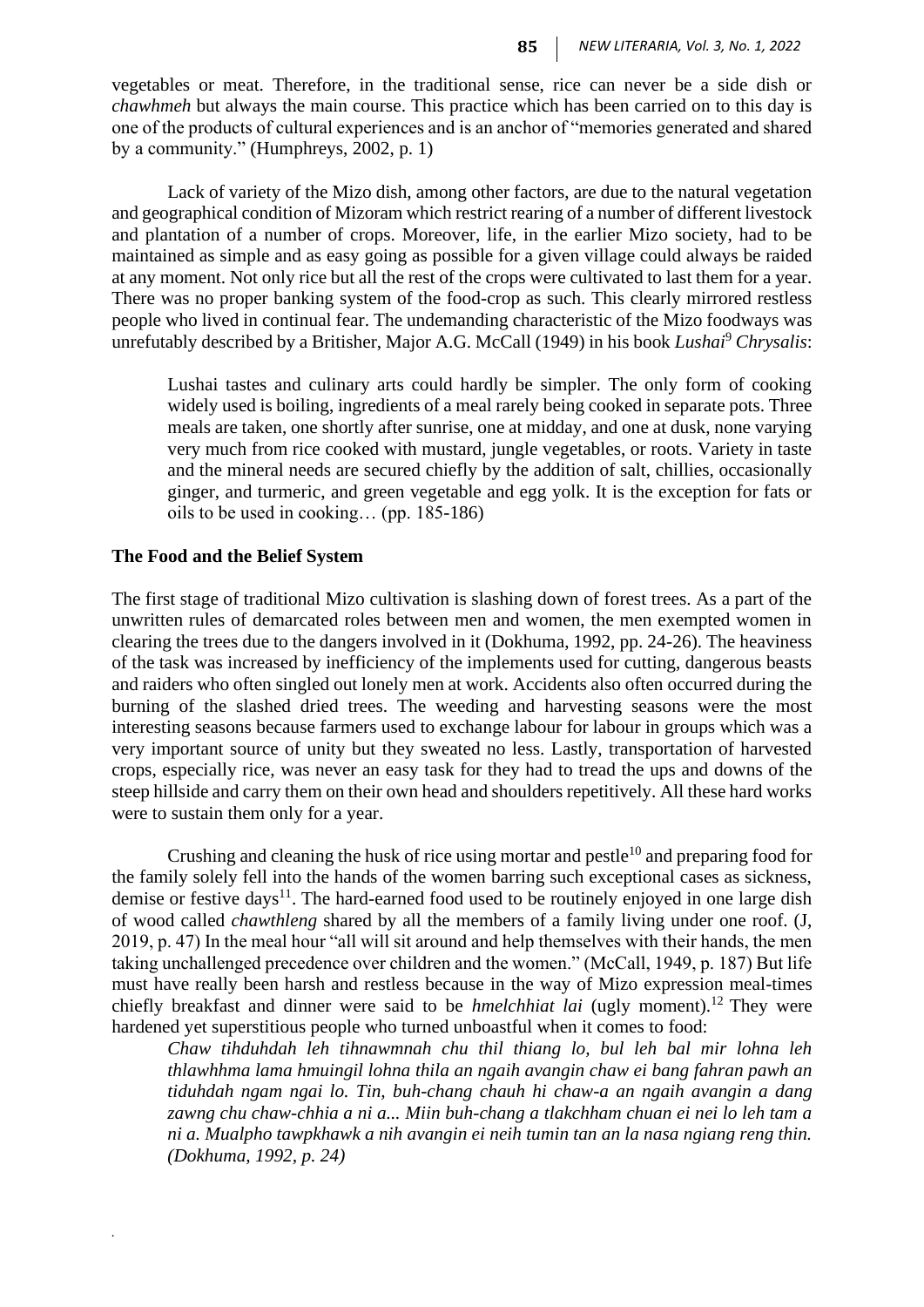(It was considered a taboo to mishandle or abuse food, since they believed that such an act could bring ill-luck upon their crops<sup>13</sup> or in their farming, they never dared mishandle even the leftover food. Moreover, since they took only rice as food, all others are only half-food<sup>14</sup>... If a man lacked rice, he became foodless and regarded as starved. For this was extreme disgrace, they had to toil really hard to earn their meal).

According to the ancient Mizo's beliefs, there are two places after death- one is known as *Mithi Khua* or Dead Man's Village where ordinary people go; then there is a higher realm known as *Pialral* where all the ancient Mizos longed to go but only exceptional people can achieve to reach. The most important reason the Mizo ancestors were desirous to go to *pialral*  or paradise was that they would be fed with *faisa*<sup>15</sup>and that there would be no more toiling for food (Dokhuma, 1987, p. 110). This was reflective of the extremely burdensome life the earlier Mizos lived. They could not dream of anything more ideal or pleasurable than taking rest from the hard life of reality with all its processions to feed one's hunger. It was their highest wish to put off all the troubles of life and enjoy their readymade meal. The consciousness of their dayto-day hardships appeared to have penetrated them psychologically and spiritually as can be seen in the proclamation of their inner wish.

### **The Taste of Salt**

Due to the rarity of meat in the earlier times,<sup>16</sup> vegetable was a part of the Mizo regular diet or *chawhmeh* but hardly eaten fried for the main source of edible oil was fat obtained and kept in the form of lard from slaughtered pig. Hence, the vegetables were mainly prepared in two broad ways- *tlak* and *bai.Tlak* is the simpler form of the two; it is stewed or cooked vegetables, usually a mixture of two or three types of vegetables, without adding salt. Whereas, for *bai,* the ingredients can go up to seven or eight in the mixture varieties including salt. It is important to note that salt is the essence of Mizo *bai,* because this dish can be prepared in a number of ways using mustard leaves, pumpkin leaves, beans leaves, bamboo shoot, yam, banana flower, *bekang ro* (dried fermented soya bean) or *saum* (fermented fatty pork), ginger, spice, aromatic herbs etc., on the other hand, one can exclude any of them without taking away the *bai-ness* in the *bai,* but if there is no salt or the presence of saltiness in it it cannot be *bai* regardless of the variety of the ingredients.

A century back scarcity of salt was immense in Mizoram due to its geographical location; to make up this shortage, *chingal* (lye) or"ash water drained through wood ash" was "a regular ingredient in most meals." (McCall, 1949, p. 186) Salt could not but be precious earlier since the Mizo men had to walk hundreds of miles down to the plains to bring it home. Even after treading all the distances, they could never bring it in large quantities for it was usually carried using their heads and shoulders. So, due to the strenuousness of the tasks involved for its procurement, they had to use the small quantity they possessed economically to last them for a long time. It is often told that there were times when salt was so scarce that a hospitable Mizo would say to his/her traveller guest while preparing food- *Chi ngatin ka bai sak ang che aw* (Let me specially cook for you with salt). This, as is often told, was the origination of *Chibai* in Mizo culture*.* It shows the hospitable nature of the Mizo tribe who treated their guests with all kinds of goodness:

*Hmanlai Mizo dan kal phungah chuan mikhual thlen rawn dil reng reng an awmin an hnar ngai lo va, ei leh barah tam mangan lai tak pawh ni se, mikhual hnar chu thiang lo tlukah ngaiin an neih ang anga eia in ve mai turin chhungkua harsa hle mah se an thleng hram hram thin a ni. (*J, 2019, p. 88)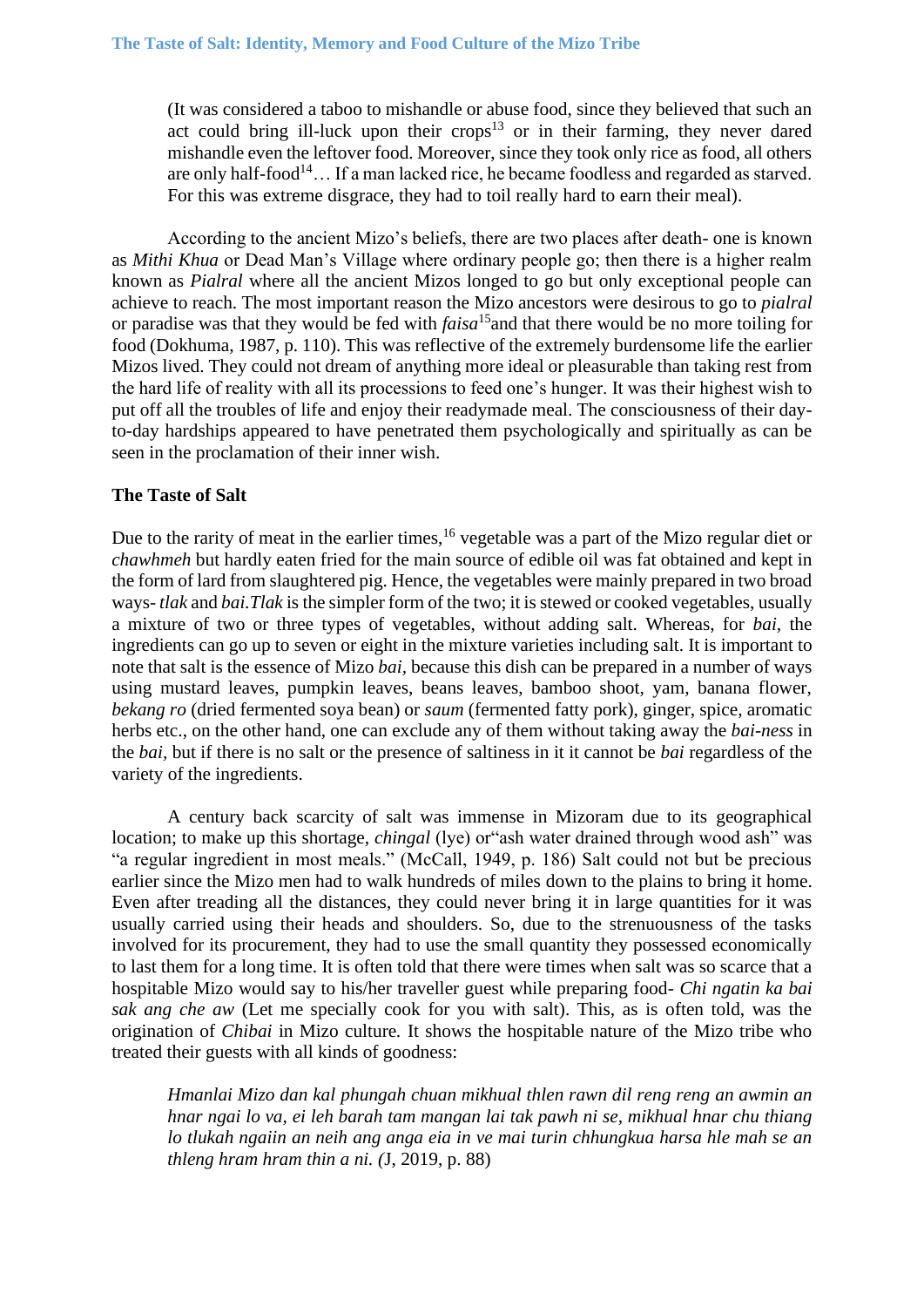(In the ancient Mizo tradition, if any traveller asked for lodging, they never turned the person away, even during the height of famine they always hosted them to eat and drink whatever could be provided for it was considered morally wrong to turn travellers away).

*Chi* was so valuable that it transpired into the Mizo language, etiquette and meaning formation for the emotional and spiritual communication. The word *Chibai,* coined from *chi*  and *bai* is not only used to greet and fare other people well while shaking hands but to wish them happiness, as in *piancham chibai* happy birthday) or *kumthar chibai* (happy new year), and to worship as well, as in *Pathian chibai buk* ('to worship God).'

What is still more interesting is that the Arthington Christian Missionaries<sup>17</sup> who came to Mizoram in 1894 exchanged salt for labour. The practice attracted the Mizos so much that it helped the missionaries gain admiration and trust. When they were settling in Bawlhmun near Fort Aijal:

They began to build a small house of bamboo, roofed with sungrass, but the unsettled nature of the country made it almost impossible to get labour for it... At the beginning, the people thought that they were simple and wandering sahibs and they could not contact them properly… Those who helped the missionaries in erecting a hut were given a letter to obtain salt from the shop. Sometimes they gave salt as wages to the helpers. In this way the natives' impression of the missionaries changed. They were reported to have said, 'they were not mad sahibs, they obviously own everything in the shops, they must be chiefs' [sic]. They, therefore, trusted and obeyed them and cooperated with them in their work. (Khiangte, 1990, pp. 30-31)

What makes the situation more interesting is the coincidence of the occurrence with the missionaries and the words they came to preach to convert the Mizos from paganism to Christianity- "You are the salt of the earth…." (Mat. 5:13) In 1941, forty-seven years after their emergence, the total population of Mizo Christians numbered at a massive 98,108 out of the total population of 1,52,786 (Liangkhaia, 1976, p. 211).

#### **Conclusion**

*.*

It is to further an understanding of the influence of food culture on the workings and functions of memory that a historical approach has been employed in this paper.

The hardship-driven life reflected in the foodways is enwrapped in a number of Mizo folk ways and lore. It is through them that fractions of the past Mizo society are put together and memorialised to make a larger thread which in consequence is a part of the Mizo cultural formation.Even to acquaint with psychical construction or for the creation of the collective memory in a given community's culture, folklore can be very helpful since the past history of the tribal people is recorded in them as in one of the most valued Mizo folktales *Liandova te Unau*<sup>18</sup> wherein the poverty and wish of the people for abundance with regards to food are reflected. Extreme poverty called for extreme saying in such words as: *Sem sem dam dam, ei bil thi thi* (Share share live live, eat alone die die). This saying was a way of teaching children to live an ethical life. (Dokhuma, 1987, p. 299)

#### **Notes**

- 1. A range of mountain in Chin State of Myanmar.
- 2. A mountain range in Mizoram and Manipur.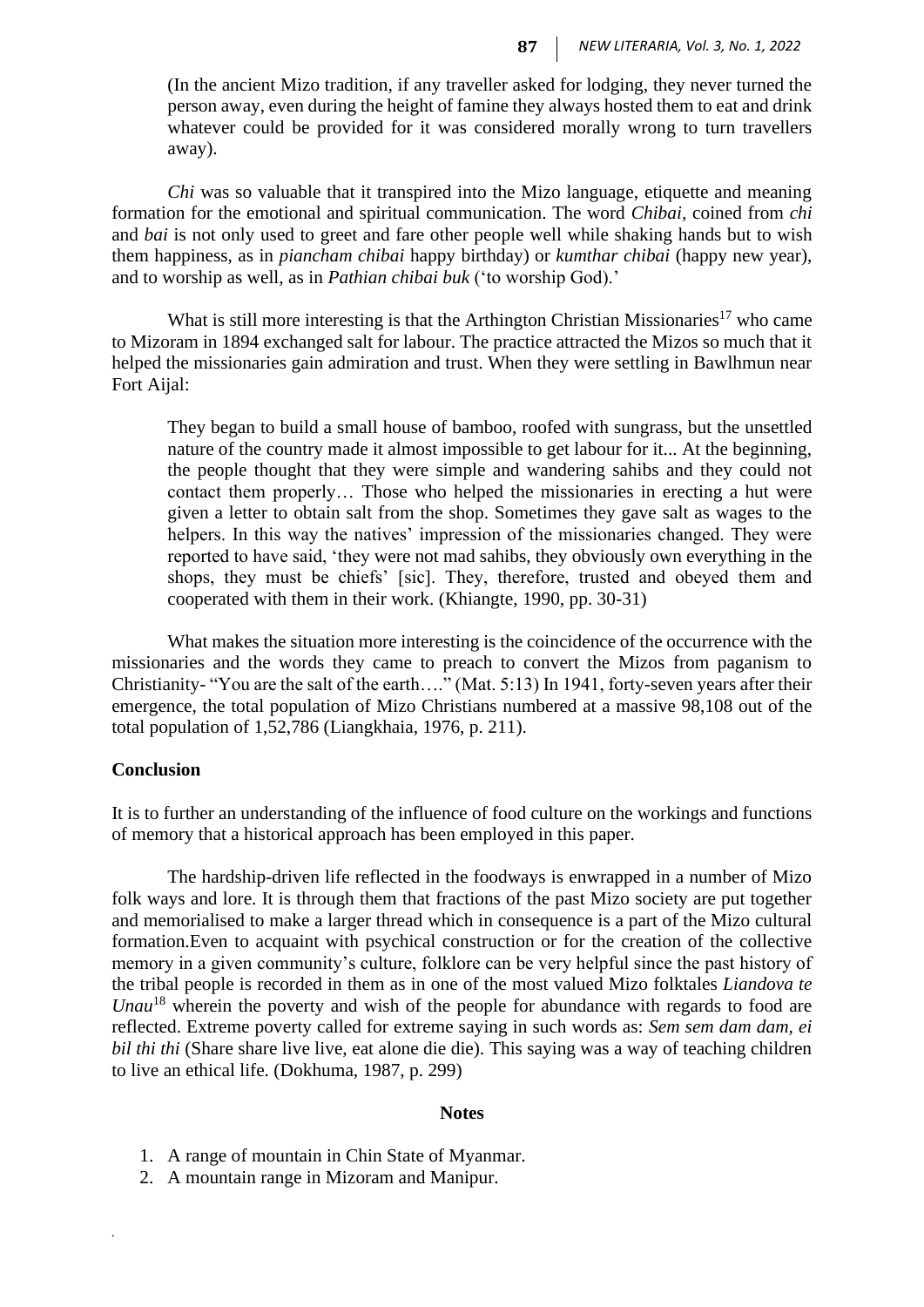- 3. The Than mountain. A town in the region is named after the mountain and is presently one of the nine townships in Chin State of Myanmar.
- 4. The Run or Manipur River banks.
- 5. People of the hills. The term Zo has a wider appeal than Mizo.
- 6. B. Lalthangliana theorised that the Zo clans were pushed out from Kabaw Valley by the more powerful Shan people who entered Myanmar from China in the early 13<sup>th</sup> century. (2018, pp. 12-13)
- 7. Food; often the term *buh* (rice)is interchangeably used with the English word food.
- 8. It literally translates to 'that is eaten with rice or food.'
- 9. Mizo.
- 10. In a number of villages in Mizoram, *sum* (mortar) and *suk* (pestle)from the previous generations are still to be found. Though it has been decades since the people abandoned crushing rice for food using these tools, yet the nostalgic taste of *chhawchhi* (sesame seed) or *buhban* (sticky rice) powdered using such tools lingers in the memories of the Mizos, particularly the villagers, and some of them still use them instead of electric grinders to this day.
- 11. From the ancient time to the present day, preparation of food, during such special occasions as festivals or celebratory functions of a community, falls into the hands of the men.
- 12. In Mizo society, customarily, the head of a family takes meal-time as an opportunity to counsel on matters pertaining to family members' responsibility or work distribution and more importantly for admonition. So, the scenes are often serious and gloomy. (Dokhuma, 1987, p. 135)
- 13. By the phrase *buh leh bal* the Mizos mean all the food crops that are sown in the jhum (Buh-rice; leh- and; bal- yam).
- 14. The literal meaning of *chaw-chhia* (translated as 'half-food') is bad-food.
- 15. Cleanedor milled rice.
- 16. "Meat so eaten was all considered as extra, was eaten in lumps, and formed no part of the routine meals." (McCall, 1949, p. 186)
- 17. Rev. F.W. Savidge and Rev. J.H. Lorrain (Liangkhaia, 1976, p. 224).
- 18. Liandos Brothers.

#### **References**

Dokhuma, James. (1987). *Tawng Un Hrilhfiahna* (6th ed.). Aizawl: R. Lalrawna.

- Dokhuma, James. (1992). *Hmanlai Mizo Kalphung* (5th ed.)*.* Aizawl: Gilzom Offset.
- Humphreys, R. Stephen. (2002). The Destruction of Cultural Memory. *Middle East Studies Association Bulletin, 36* (1), 1–8. http://www.jstor.org/stable/23063229.
- J, Hc. Thangchungnunga. (2019). *Hmanlai Mizo Chhungkua.* Aizawl: Hc. Thangchungnunga J.
- Khiangte, Laltluangliana. (1990). *Mizo Drama: A Thematic Approach* [Ph.D. thesis, North Eastern Hills University]*.* Shodhganga: a reservoir of Indian theses @ INFLIBNET. https://shodhganga.inflibnet.ac.in/handle/10603/61399.
- Lalthangliana, B. (2009). *Chin Hills Chanchin (History of Zo Descendants in Chin State, Myanmar)* (2nd ed.). Aizawl: Gilzom Offset.
- Lalthangliana, B (2001). *India, Burma leh Bangladesh-a Mizo Chanchin* (2nd ed.). Aizawl: Remkungi.
- Lalthangliana, B. (2016). *Mizo Chanchin (A Short Account of Mizo History)* (2nd ed.). Aizawl: Gilzom Offset.
- Liangkhaia. (1976). *Mizo Chanchin* (6th ed.)*.* Aizawl: L.T.L. Publications.
- Lorrain, James Herbert. (1983). Introduction. *Dictionary of the Lushai Language.* Calcutta: